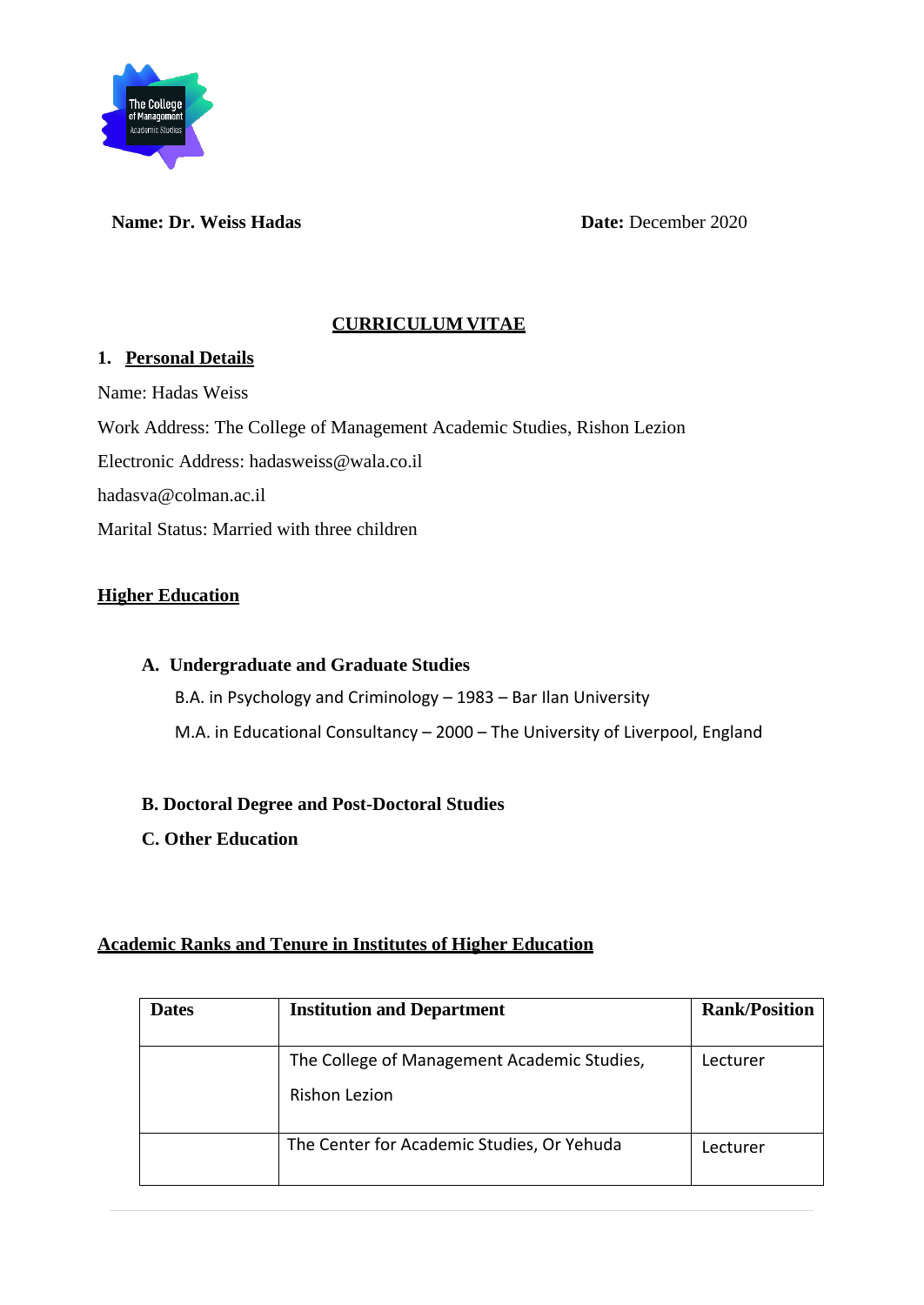

### **Offices in Academic Administration**

Lecturer at the College of Management Academic Studies - B.A. in Education, M.A. in **Educational Consultancy** From 27/10/2019: Supervisor of Student Affairs at the School of Education – the College of **Management Academic Studies**

**2009-2019** – member of the academic staff at the College of Management Academic Studies. Lecturer at the School of Education **for B.A. Degree** in the courses: "Educational and Social Psychology", "Child and Adolescent Developmental Psychology", and **for M.A. Degree** in several courses: "Theories of Personality and Their Implementation in Educational Consultancy", "Child Developmental Psychology", "The Helping Interview", "Advanced Educational Psychology", practicum instructor.

# **2011 – November 2017 – Dean's Assistant for Individual Affairs – School of Education, B.A. and M.A. programs**

**2006-2008** – psychotherapist – trainee and therapist at the Focused Psychotherapy Ya'ad Chen Institute.

**2004-2008** – lecturer at the University of Derby Branch (B.A. in Psychology, M.A. in Educational Consultancy). Honors Lecturer at the University of Derby Branch – 2004.

- Lecturer in the courses: "Introduction to Psychology", "Consultancy Theories", "Helping Interview Processes", "Psychology of Educational Consultancy", " Theories of Personality and Therapy", "Advanced Professional Practice", "Introduction to Approaches in Psychology" – 2004-2008.
- Head of module and lecturer in the course: "Practical Psychology Volunteering Program" (course + practicum – **School of Psychology**).
- Student instructor in the thesis program M.A. in Educational Consultancy, University of Derby Branch in Israel.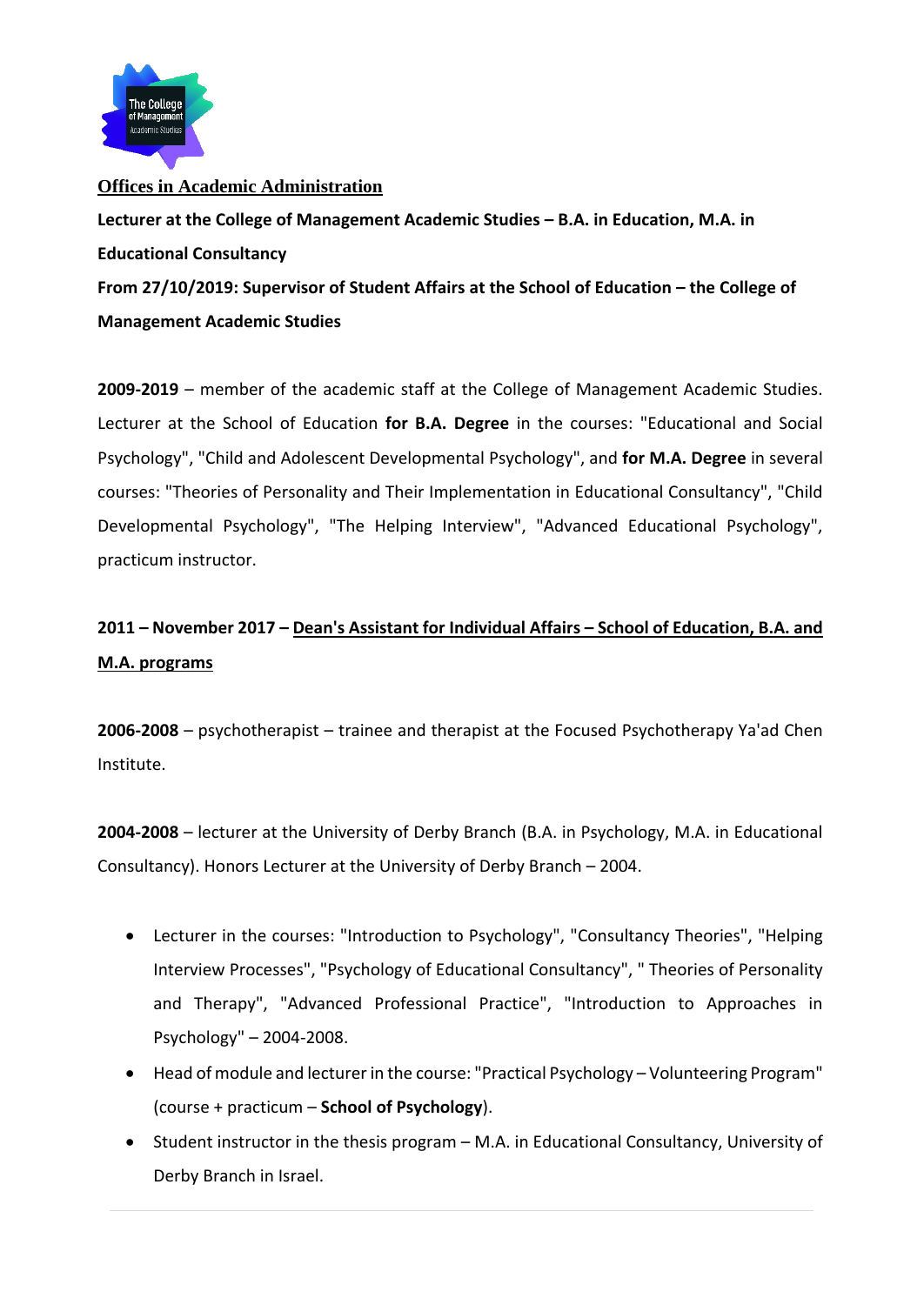

**2005-2006 – coordinator of the M.A. in Educational Consultancy program, University of Derby Branch.**

**2006** – Lecturer in the Brookdale Program, Bar Ilan University.

**2007** – Academic Studies Center – Honor Lecturer

**2008** – University of Derby Branch – Honor Lecturer

#### **Teaching**

## a. **Courses Taught in Recent Years**

| Year  | <b>Course Name</b>              | Type:                      | <b>Degree</b> | No. of          |
|-------|---------------------------------|----------------------------|---------------|-----------------|
|       |                                 | Lecture/Seminar/Worksh     |               | <b>Students</b> |
|       |                                 | $\mathbf{op}/$             |               |                 |
|       |                                 | <b>High Learn</b>          |               |                 |
|       |                                 | <b>Course/Introduction</b> |               |                 |
|       | Theories of Personality and     |                            | M.A.          |                 |
|       | Their Implementation in         |                            |               |                 |
|       | <b>Educational Consultancy,</b> |                            |               |                 |
|       | <b>Educational Consultancy</b>  |                            |               |                 |
|       | Program                         |                            |               |                 |
|       | Child<br>Developmental          |                            | M.A.          |                 |
|       | Educational<br>Psychology,      |                            |               |                 |
| 2009- | <b>Consultancy Program</b>      |                            |               |                 |
| 2019  | <b>Educational Psychology</b>   |                            | B.Ed.         |                 |
|       | Coping with Behavioral and      |                            | B.Ed.         |                 |
|       | <b>Disciplinary Issues</b>      |                            |               |                 |
|       | Practicum, Educational          |                            | M.A.          |                 |
|       | <b>Consultancy Program</b>      |                            |               |                 |
|       | <b>Educational and Social</b>   |                            | B.A.          |                 |
|       | Psychology                      |                            |               |                 |
|       | <b>Child and Adolescent</b>     |                            | B.A.          |                 |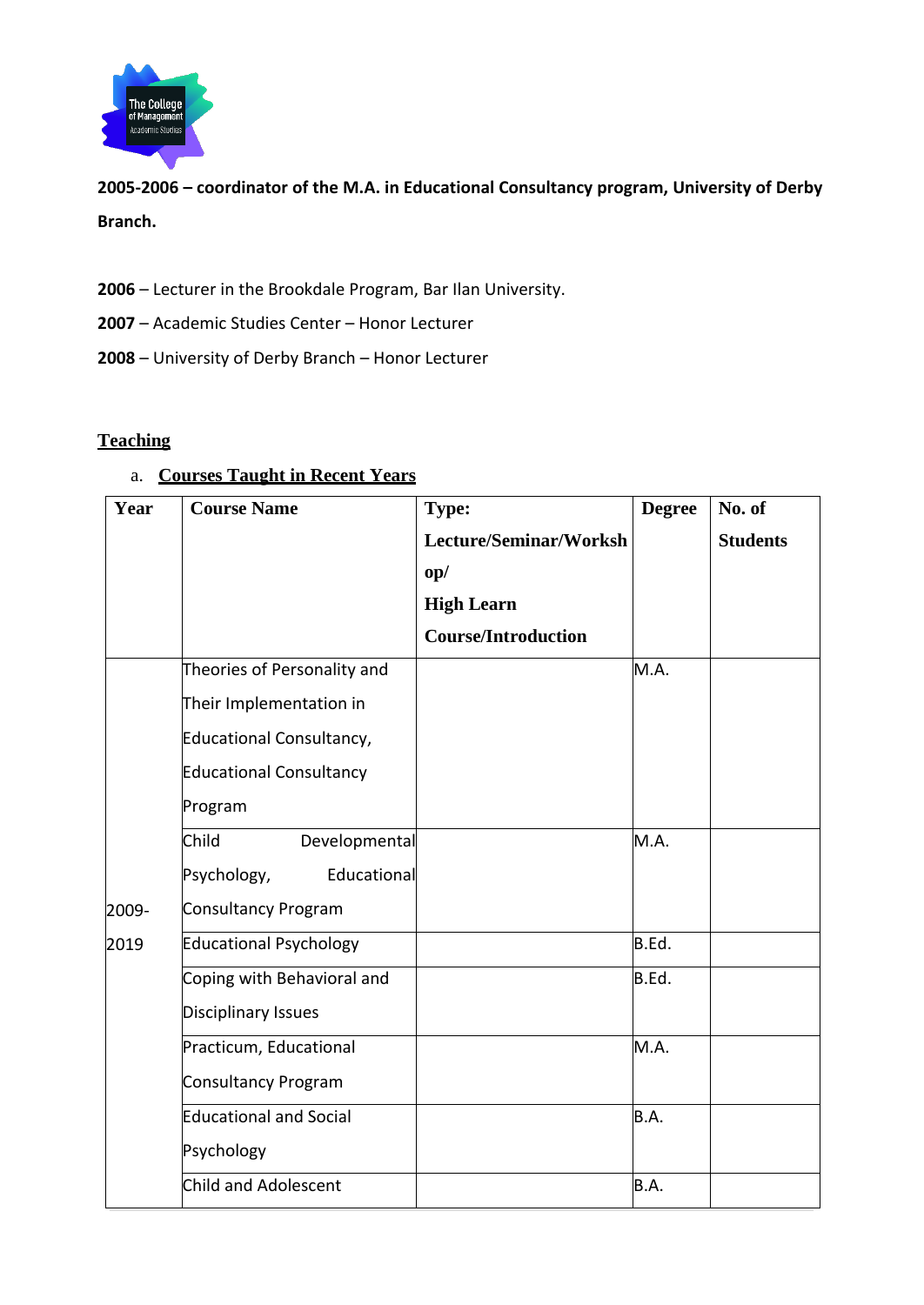

|               | Developmental Psychology      |                    |      |  |
|---------------|-------------------------------|--------------------|------|--|
| 2004-<br>2008 | Introduction to Psychology    |                    | M.A. |  |
|               | <b>Consultancy Theories</b>   |                    | M.A. |  |
|               | Helping Interview Processes   |                    | M.A. |  |
|               | Psychology of Educational     |                    | M.A. |  |
|               | Consultancy                   |                    |      |  |
|               | Theories of Personality and   |                    | M.A. |  |
|               | Therapy                       |                    |      |  |
|               | <b>Advanced Professional</b>  |                    | M.A. |  |
|               | Practice                      |                    |      |  |
|               | Introduction to Approaches in |                    | M.A  |  |
|               | Psychology                    |                    |      |  |
|               | Practical Psychology -        | Course + practicum |      |  |
|               | <b>Volunteering Program</b>   |                    |      |  |
|               |                               |                    |      |  |

### **Miscellaneous**

Professional consultancy

2011-2017 – Dean's Assistant for Individual Affairs at the School of Education.

Supervisor of Individual Welfare at the School of Education – the College of Management Academic Studies, 2019-2020.

### **Professional Experience**

Lecturer, psychotherapist, mediator and coacher (owner of a private psychotherapy clinic)

1. **1983-2004** – Member of the academic staff at the Yitzhak Rabin Hadash High School, Tel Aviv – positions of teaching, education, educational consultancy, management of the counseling staff, class coordination, management of the high school ( $10<sup>th</sup>$  to  $12<sup>th</sup>$  grades).